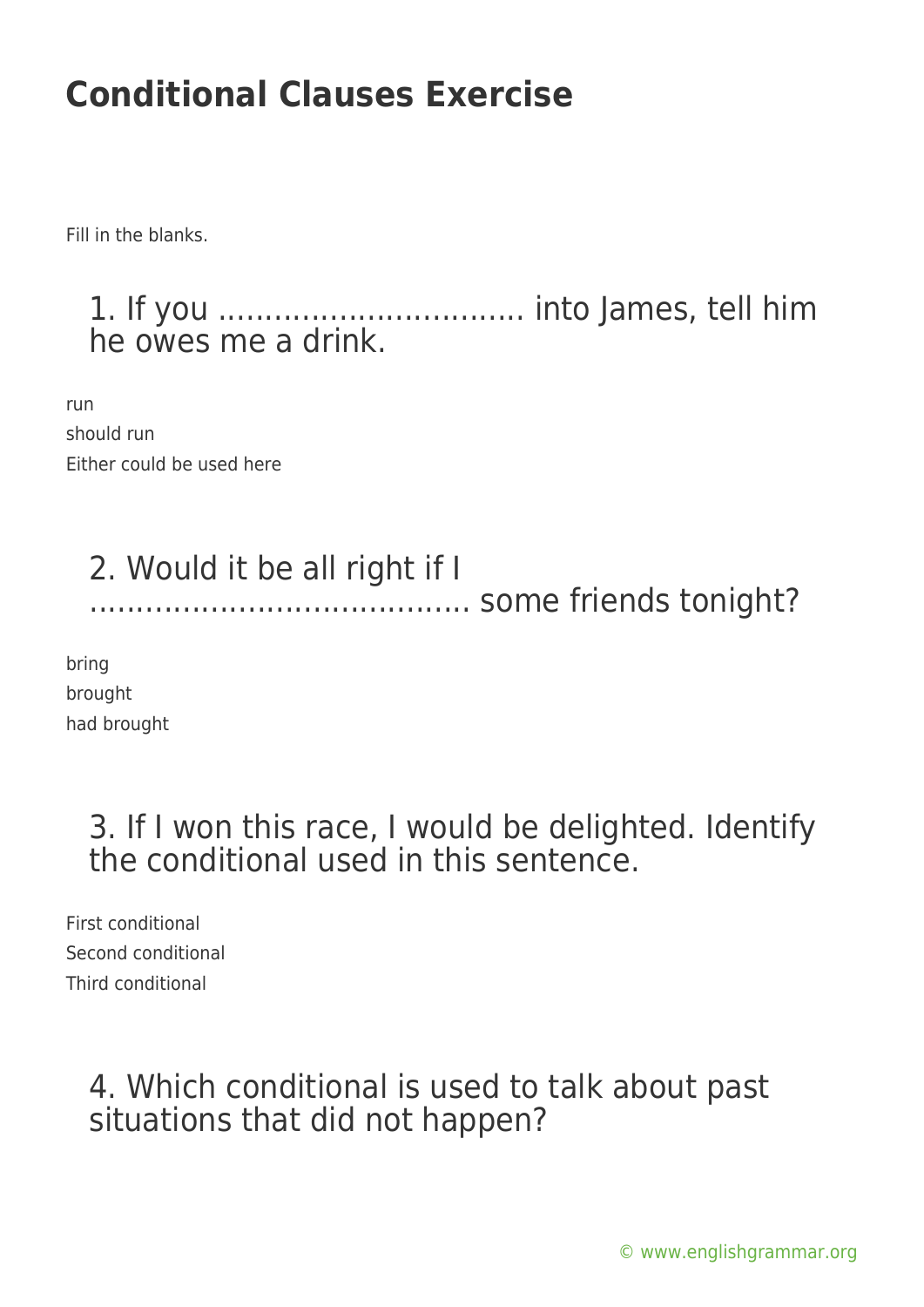First conditional Second conditional Third conditional

#### 5. If my grandmother had been alive, she ........................................ 95 now.

would be would have been will be

### 6. If you .......................................... nicely, I would have helped you.

asks asked had asked

### 7. If I had gone to university, I .............................................. business.

will study would study would have studied

[© www.englishgrammar.org](https://www.englishgrammar.org/)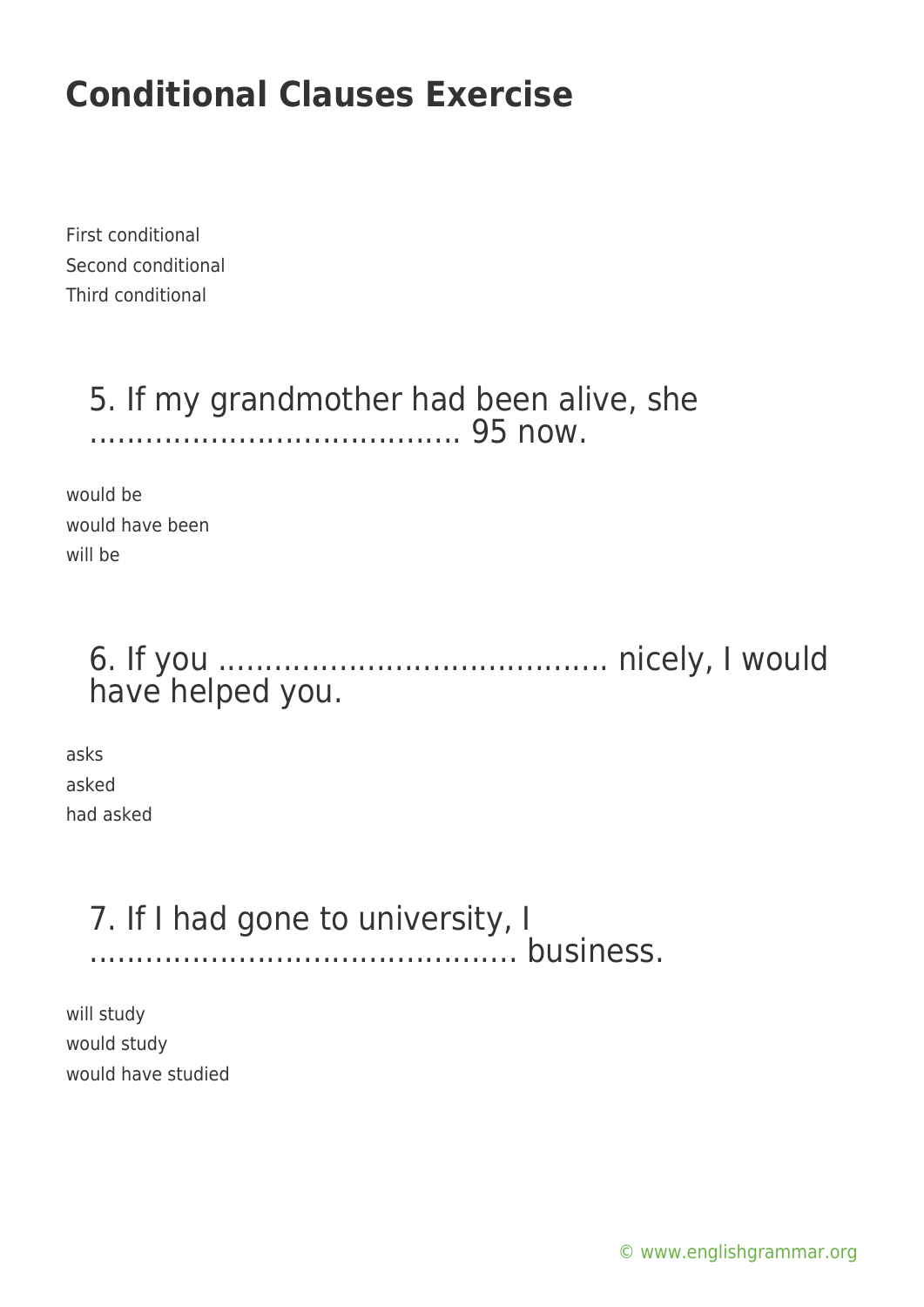8. We ............................................ in trouble if she had recognized us.

will be would have been had been

> 9. If I ....................................... a little taller, I could be a model.

am was were

#### 10. If we don't have a map, we .................................... be able to get out of here.

won't wouldn't wouldn't have been

### 11. Which conditional is used to talk about real and possible situations?

Please select 2 correct answers